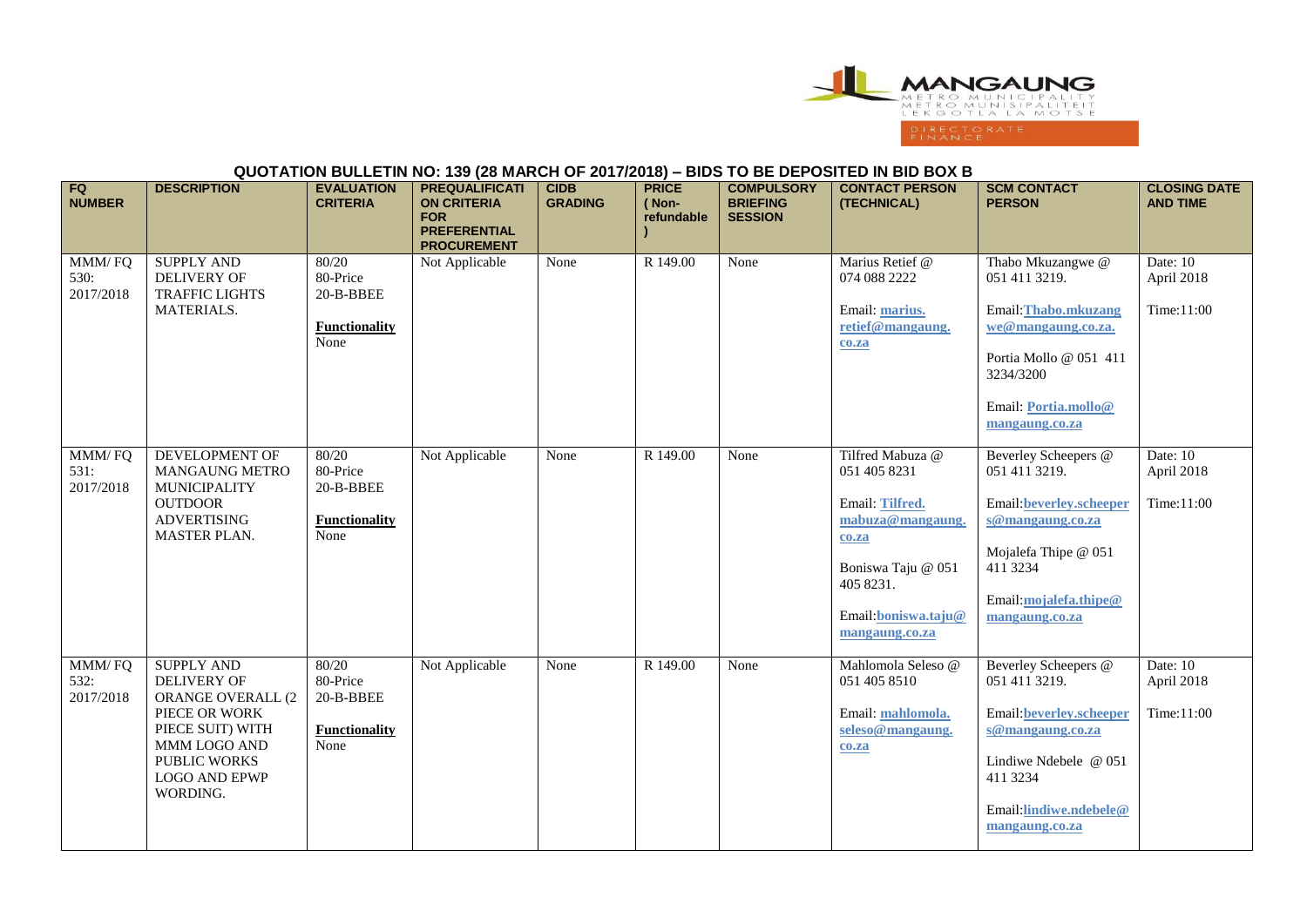

| MMM/FQ                                                                   | <b>SUPPLY AND</b><br>DELIVERY OF                      | 80/20<br>80-Price                         | Not Applicable                                                                       | None                       | R 149.00                                                                          | None                                                      | Seipati Masiza @ 051<br>405 8643/8667                | Mahlomola Mokapane @<br>051 405 3219.                | Date: 10               |  |
|--------------------------------------------------------------------------|-------------------------------------------------------|-------------------------------------------|--------------------------------------------------------------------------------------|----------------------------|-----------------------------------------------------------------------------------|-----------------------------------------------------------|------------------------------------------------------|------------------------------------------------------|------------------------|--|
| 533:<br>2017/2018                                                        | STATIONERY.                                           | 20-B-BBEE                                 |                                                                                      |                            |                                                                                   |                                                           |                                                      |                                                      | April 2018             |  |
|                                                                          |                                                       | <b>Functionality</b><br>None              |                                                                                      |                            |                                                                                   |                                                           | Email:seipati.masiza<br>@mangaung.co.za              | Email:mahlomola.moka<br>pane@mangaung.co.za.         | Time:11:00             |  |
|                                                                          |                                                       |                                           |                                                                                      |                            |                                                                                   |                                                           |                                                      | Ntombikayise<br>Hlongwane @ 051 411<br>3234/3200.    |                        |  |
|                                                                          |                                                       |                                           |                                                                                      |                            |                                                                                   |                                                           |                                                      | Email: ntombikayise.<br>hlongwane@<br>mangaung.co.za |                        |  |
| MMM/FQ<br>534:                                                           | <b>DEMOLITION AT 10</b><br><b>BRINK STREET</b>        | 80/20<br>80-Price                         | Not Applicable                                                                       | 1SE PE / 1<br>SE or Higher | R 149.00                                                                          | Date:05/04/2018<br>Venue: 10 Brink                        | Johannes Smith @<br>051 405 8407.                    | Thabo Mkuzangwe @<br>051 411 3219.                   | Date: 10<br>April 2018 |  |
| 2017/2018                                                                | <b>UNIVERSITAS</b><br><b>BLOEMFONTEIN.</b>            | 20-B-BBEE<br><b>Functionality</b><br>None |                                                                                      |                            |                                                                                   | <b>Street</b><br>Universitas,<br><b>BFN</b><br>Time:10h00 | Email: <i>johannes</i> .<br>smith@mangaung.<br>co.za | Email: Thabo.mkuzang<br>we@mangaung.co.za.           | Time:11:00             |  |
|                                                                          |                                                       |                                           |                                                                                      |                            |                                                                                   |                                                           |                                                      | Portia Mollo @ 051 411<br>3234/3200                  |                        |  |
|                                                                          |                                                       |                                           |                                                                                      |                            |                                                                                   |                                                           |                                                      | Email: Portia.mollo@<br>mangaung.co.za               |                        |  |
| MMM/FQ<br>535:<br>2017/2018                                              | SUPPLY OF TRUCKS<br>TO REMOVE AND<br>TRANSPORT GOODS. | 80/20<br>80-Price<br>20-B-BBEE            | Not Applicable                                                                       | None                       | R 149.00                                                                          | None                                                      | Joseph Kene @ 051<br>409 6636/38                     | Mahlomola Mokapane @<br>051 405 3219.                | Date: 10<br>April 2018 |  |
|                                                                          |                                                       | <b>Functionality</b>                      |                                                                                      |                            |                                                                                   |                                                           | Email: joseph.<br>kene@mangaung.                     | Email:mahlomola.moka<br>pane@mangaung.co.za.         | Time:11:00             |  |
|                                                                          |                                                       | None                                      |                                                                                      |                            |                                                                                   |                                                           | co.za<br>Masabata Makhetha                           | Ntombikayise<br>Hlongwane @ 051 411                  |                        |  |
|                                                                          |                                                       |                                           |                                                                                      |                            |                                                                                   |                                                           | @ 051 409 6636/38.                                   | 3234/3200.                                           |                        |  |
|                                                                          |                                                       |                                           |                                                                                      |                            |                                                                                   |                                                           | Email: masabata.<br>makhetha@mangau                  | Email: ntombikayise.<br>hlongwane@                   |                        |  |
|                                                                          |                                                       |                                           |                                                                                      |                            |                                                                                   |                                                           | ng. co.za                                            | mangaung.co.za                                       |                        |  |
|                                                                          | PAYMENTS CANNOT BE MADE AT SUPPLY CHAIN MANAGEMENT    |                                           |                                                                                      |                            | <b>ALTERNATIVELY</b><br>DIRECT OR ELECTRONIC DEPOSITS CAN BE MADE TO THE MMM BANK |                                                           |                                                      |                                                      |                        |  |
| OFFICES BUT CAN BE MADE AT THE FOLLOWING MUNICIPAL PAY<br><b>POINTS:</b> |                                                       |                                           | <b>ACCOUNT:</b>                                                                      |                            |                                                                                   |                                                           |                                                      |                                                      |                        |  |
| BRAM FISCHER BUILDING BLOEMFONTEIN,<br>$\bullet$                         |                                                       |                                           | ABSA BANK, ACCOUNT NO: 470001380, BRANCH CODE: 632005, REF NO: 4302142551019 ZZZZZ11 |                            |                                                                                   |                                                           |                                                      |                                                      |                        |  |